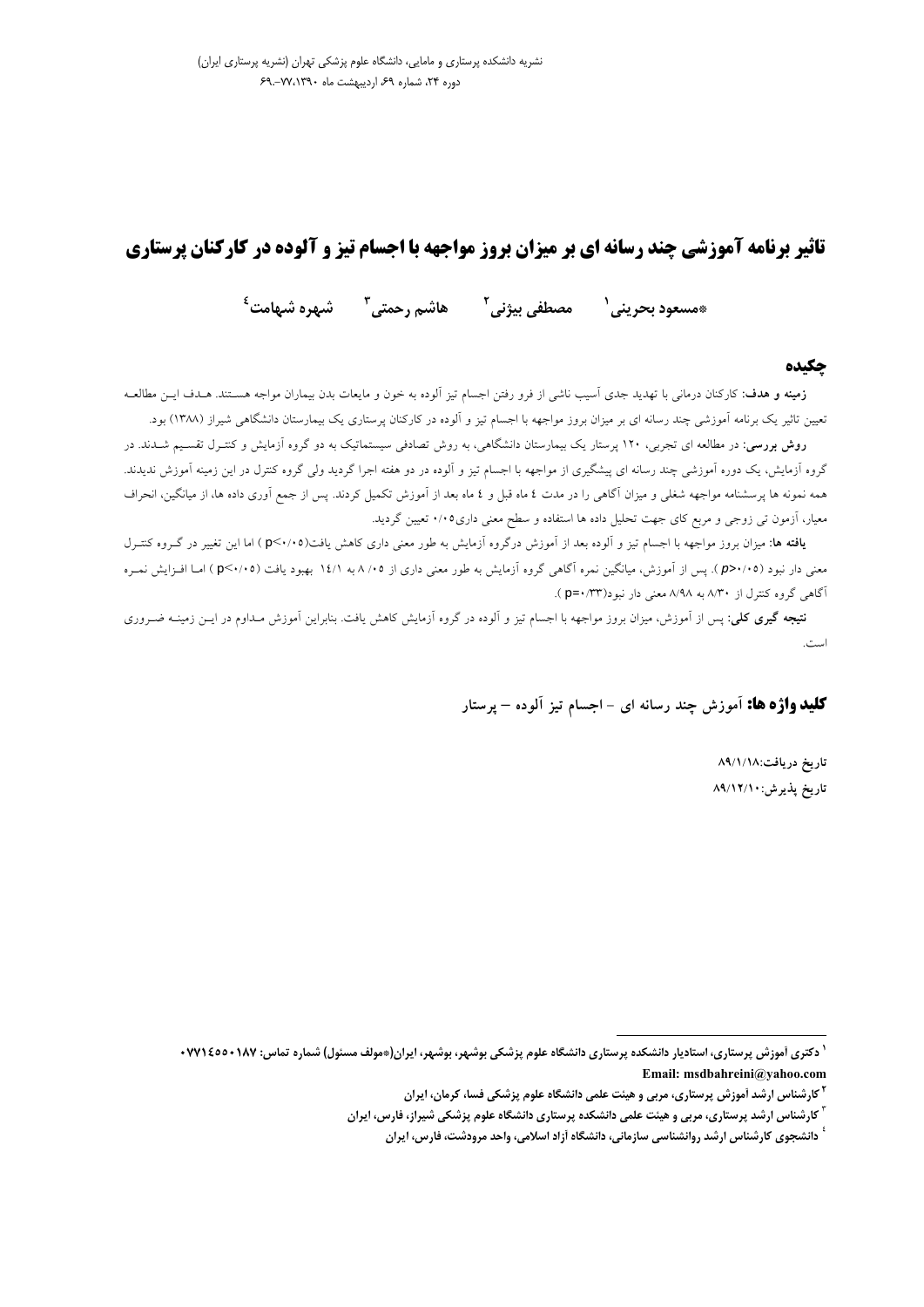#### مقدمه

کارکنان خدمات بهداشتی درمانی در طول مدت اشتغال، در معرض خطر مستقيم مواجهه با خون و مايعات بدن بيماران قرار دارند<sup>(۱)</sup>. محققین معتقدند شایع ترین راه انتقال عفونتهای ویروسی در این گروه، آسیب های ناشی از اجسام تیز و آلودگیهای پوستی مخاطی با خون و مایعات بدن بیماران می باشد <sup>(۲)</sup>. این نوع از آسیب ها با وجود پیشرفتهای مهمی که در عرصه دانش پزشکی صورت گرفته است همچنان کارکنان بهداشتی درمانی را درمعرض ابتلا به ویروس های کشنده و سایر عوامل اَسیب زای خونی قرار می دهند<sup>(۳)</sup>. این اَسیب ها قادر به انتقال حداقل بیست عامل بیماری زای مهلک و کشنده از طریق خون به پرسنل پزشکی می باشند که در این بین سه بیماری ویروسی هپاتیت بی، هپاتیت سی و ایدز از اهمیت بیشتری برخوردارند <sup>(٥.٤)</sup> .

بر اساس مطالعات انجام شده فقط در سال ۲۰۰۰ حدود ۱٦۰۰۰ مورد هپاتیت سی، ٦٦٠٠۰ مورد هپاتیت بی و ۱۰۰۰ مورد ایدز در بین کارکنان خدمات بهداشتی درمانی در نتیجه جراحات پوستی رخ داده است<sup>(٦)</sup>. پرسنل بهداشتی سراسر دنیا سالانه تقریباً سه میلیون بار دچار مواجهه با وسایل تیز و آلودگیهای یوستی مخاطی با خون و مایعات بدن بیماران می شوند <sup>(۷۸</sup>). در آمریکا سالیانه تا هشتصد هزار صدمه ناشی از اجسام تیز در بین کارکنان مراکز بهداشتی رخ می دهد که بیش از نیمی از این صدمات گزارش نمی شوند <sup>(٦)</sup>. در این زمینه علاوه بر اهميت موضوع مواجهه شغلي با اجسام تيز و ترشحات آلوده بیماران، مسئله عدم گزارش،هی نیز حائز اهمیت فراوان است. نتایج مطالعهای نشان میدهد که تنها ٥ درصد از صدمات ناشی از اجسام تیز گزارش می شوند. محققان معتقدند دلیل عدم گزارشردهی این است که تصمیمگیری برای گزارشدهی این صدمات تحت تاثیر قضاوت پرستار در خصوص منبع صدمه قرار دارد. از این رو باید به پرستاران آموزش داد که از قضاوت کردن در این زمینه خودداری نموده، حتماً این صدمات را گزارش دهند<sup>۹)</sup>. نکته مهم این است که پرستاران بخش عظیمی از جامعه پزشکی را تشکیل می دهند و طیف وسیعی از مراقبت ها را در بخشهای

مختلف بیمارستانی به عهده دارند، لذا شایعترین گروه در معرض خطر آسیب های شغلی هستند (۱۰) در مطالعاتی که تاکنون انجام شده است، برخی جنبه های مواجهه شغلی پرستاران با اجسام تیز و ترشحات آلوده مورد

بررسی قرار گرفته است.در مطالعه ای که در یک بیمارستان آموزشی آمریکا انجام گرفت، مشخص شد که ٦٥ درصد از پرستاران در ٥ سال گذشته هیچ یک از موارد تماس با اجسام تیز را گزارش نکرده بودند<sup>(۱۱)</sup>. در ترکیه، **۲**۵ درصد از پرسنل مورد مطالعه بیان کردند که حداقل یک بار در طول فعالیت حرفهای خود با اجسام تیز، خون و ترشحات بیمار تماس داشته اند<sup>(۱۲)</sup>. در بیمارستان فهد ریاض مطالعهای با هدف تعیین شیوع آسیب های ناشی از اجسام تیز بر روی ۳۳۱۰۰ کارمند انجام شد، که در آن، پرستاران بالاترین میزان آسیب ٥٦ درصد را گزارش کرده بودند<sup>(۱۳)</sup>. در مطالعه عسکریان و همکاران (٢٠٠٦) بر روی ٣٤٣ نفر از دانشجویان علوم پزشکی شیراز ٦٩ درصد دانشجويان، ٢٤٤ مورد صدمه فرو رفتن سوزن را در طی یک دوره ۱۲ ماهه تجربه کرده بودند که در مورد ۸۳ درصد این صدمات، هیچ گونه گزارشدهی و پیگیری خاصی صورت نگرفته بود. دانشجویان دلیل عدم گزارش،هی را تا اًگاهی آنان از لزوم گزارش همه صدمات ذکر کرده بودند<sup>(۱۶)</sup>. در چند مطالعه دیگر نیز صرفاً آسییهای ناشی از وسایل نوک تیز و برنده در مراکز آموزشی درمانی از طریق مطالعات توصیفی مورد توجه قرار گرفته و نتایج این پژوهشها نشان میدهد که آموزش به عنوان مهمترین عامل پیشگیری، مورد غفلت واقع شده است (١٥،١٦).

نتايج مطالعات فوق نشان مىدهند كه شيوع مواجهه شغلى با اجسام تیز و آلودگیهای پوستی مخاطی بیماران در کارکنان پرستاری بالا می باشد، که تهدیدی جدی برای آنان تلقی می شود. اغلب تحقیقات انجام شده در این زمینه نیز طراحی توصیفی داشته اند و کمتر تحقیقات مداخله ای صورت گرفته است. با توجه به این نکات پژوهشگر، مطالعه حاضر را با هدف تعیین تاثیر یک برنامه آموزشی چند رسانه ای بر میزان بروز مواجهه شغلی کارکنان پرستاری با اجسام تیز و آلوده، در

دوره ۲۴/ شماره ۶۹/ اردیبهشت ماه ۱۳۹۰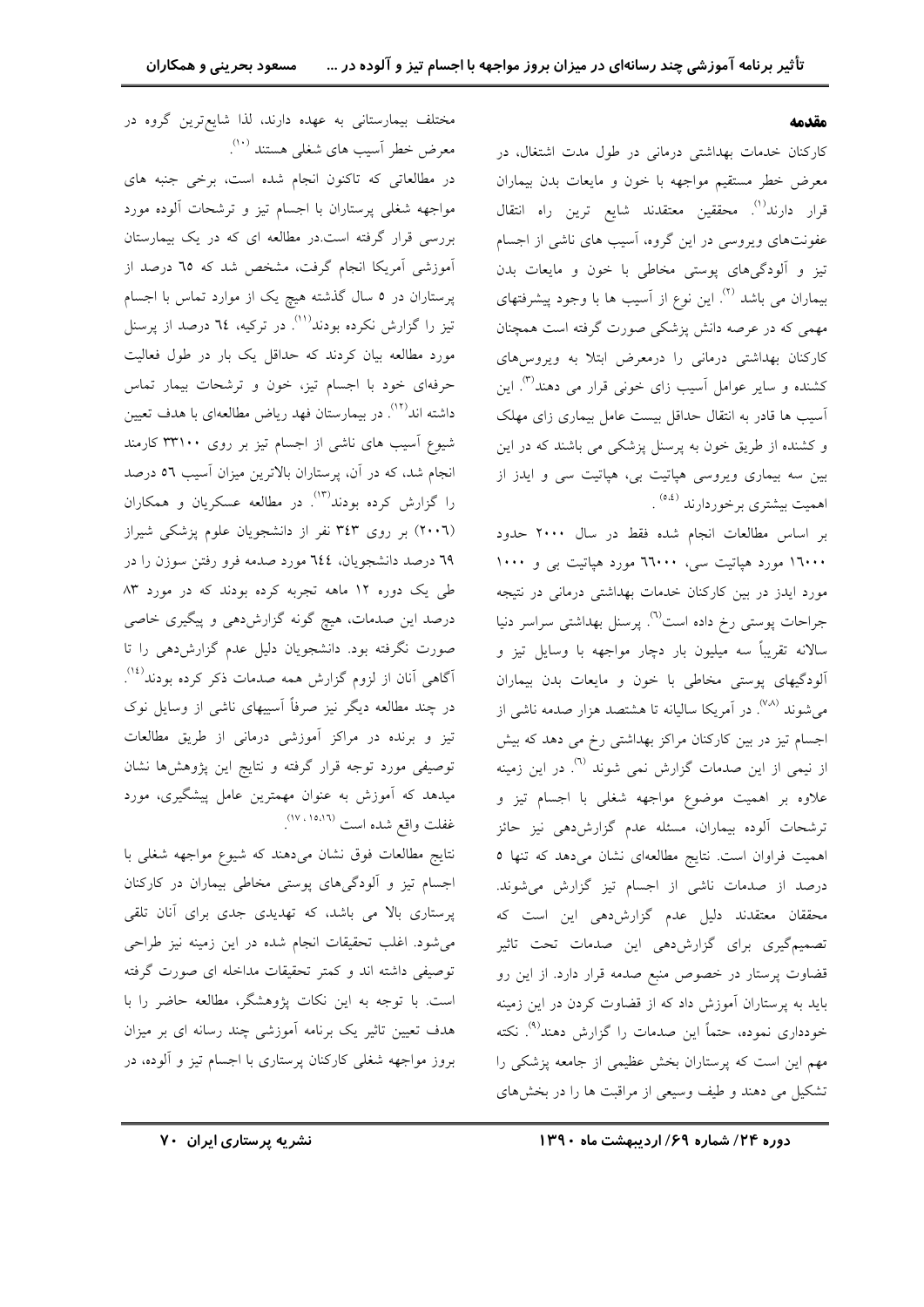بیمارستان ولی عصر(عج) از بیمارستانهای دانشگاه علوم یز شکی شیراز اجرا نمود.

# روش بررسي

این مطالعه با طراحی تجربی و از نوع پیش آزمون، پس آزمون دو گروهی است که در یک بیمارستان دانشگاه علوم پزشکی شیراز به عنوان محیط پژوهش اجرا گردید. بخشهای اتفاقات، داخلي، جراحي، زنان و زايمان، مراقبت هاي قلبي، بخش اعصاب و عفونی به عنوان بخش های اصلی این بیمارستان که اغلب پرستاران در آنها بكار اشتغال داشتند جهت مطالعه انتخاب گردیدند. شیوع بالای موارد مواجهه پرستاران با اجسام تیز و آلوده با توجه به برآوردهای اولیه، دسترسی آسان و همکاری مسئولین دلیل اصلی انتخاب این بیمارستان بود. جامعه پژوهش شامل کارکنان پرستاری (پرستار و بهیار) بيمارستان مورد مطالعه بود. نمونه پژوهش شامل كليه كاركنان پرستاری شاغل در بخش های مورد مطالعه در این بیمارستان و نمونه گیری از نوع مبتنی بر هدف بود. شرایط ورود به مطالعه عبارت بود از داشتن مدرک حداقل دییلم بهپاری، تمایل به مشارکت در طرح، عدم شرکت در کلاس های آموزشی مرتبط با موضوع آموزشی حاضر در مدت شش ماه تا یک سال گذشته و ثابت بودن بخش کاری افراد مورد مطالعه در طول مدت پژوهش. شرایط خروج از مطالعه نیز عبارت بود از عدم تمایل افراد مورد مطالعه به ادامه همکاری و ابتلا به بیماری یا بیماری هایی که مانع از مشارکت فرد در دوره آموزشی شود. با توجه به مطالعات مشابه انجام شده و استفاده از فرمول مقایسه دو نسبت α÷۰/۰۵ و Power= ۰/۸ و p1 ÷۰۱۵ و p2 = ·/٣٩ و ٥٠= n1=n2 تعداد كل حجم نمونه صد نفر تعیین گردید که با توجه به احتمال ریزش در مطالعه، حجم نمونه به صد و بیست نفر (هر گروه شصت نفر) افزایش یافت. جهت جمع آوری داده ها از پرسشنامه استفاده گردید. پرسشنامه مواجهه شغلی از شش بخش اصلی حاوی بیست و پنج سوال تشکیل شده است که شامل اطلاعات دموگرافیک (پنج سوال)، مواجهه با اجسام تیز (هفت سوال)، آلودگیهای پوستی مخاطی با خون و مايعات بدن بيماران (هفت سوال)، وضعيت

واکسیناسیون (دو سوال)، منبع مواجهه (دو سوال)، نحوه گزارش دهی (یک سوال) و اقدامات انجام شده پس از مواجهه (یک سوال) می باشد. افراد مورد مطالعه اگر دچار مواجهه با اجسام تیز شده بودند، در پرسشنامه به سوالات مربوط به مواجهه با اجسام تيز پاسخ ميدادند (از سوال شش الي دوازده) و اگر دچار آلودگی پوستی مخاطی با خون و مایعات بدن بیمار شده بودند به سوالات سیزده الی نوزده پاسخ می دادند. سوالات بیست الی بیست و پنج نیز مشترک بود و همه نمونههایی که در معرض مواجهه با اجسام تیز و یا آلودگ<sub>ی</sub>های پوستی مخاطی قرار گرفته بودند به این سوالات نیز پاسخ مى دادند.

پرسشنامه آگاهی در زمینه مواجهه شغلی با اجسام تیز، خون و مایعات نیز از پانزده سوال چهار گزینه ای تشکیل شده است. هر سوال از نمره صفر (حداقل) تا نمره یک (حداکثر) ارزش گذاری گردیده که مجموع نمرات پانزده سوال، نمره کل میزان آگاهی را تشکیل میدهند. بر این اساس نمره صفر حداقل سطح آگاهی و نمره پانزده حداکثر سطح آگاهی افراد مورد مطالعه را نشان میدهد. در این مطالعه میزان آگاهی در سه سطح تعريف گرديد: سطح ضعيف: نمره ٧-٠، سطح متوسط: نمره ١١-٨ و سطح خوب: ١٥-١٢.

روایی محتوا و پایایی پرسشنامه مواجهه شغلی و همچنین پرسشنامه آگاهی در زمینه مواجهه شغلی درمطالعات قبلی مورد تایید قرار گرفته است. Patterson (۲۰۰۲) پایایی پرسشنامه مواجهه شغلی را با انجام آزمون مجدد مورد بررسی قرار داده و ضریب همبستگی بین نمرات حاصل از دو بار اجرای آزمون را به دست اَورد (۰/۸۹–r=)<sup>(۱۸)</sup>. عسکریان و همکاران نیز با انجام آزمون مجدد، پایایی پرسشنامه را مورد بررسی قرار داده و ضریب همبستگی بین نمرات حاصل از دو بار اجرای آزمون را ۰/۸۷به دست آوردند <sup>(۱۹</sup>) یاپای<sub>ی</sub> پرسشنامه آزمون آگاهی نیز توسط عسكريان و همكاران (٢٠٠٦) و Patterson (٢٠٠٢) با استفاده از ضریب آلفای کرونباخ مورد بررسی قرار گرفته و مقدار ضریب آلفا برای آزمون آگاهی به ترتیب ۷۲٪ و ۷٤٪ به دست آمده است<sup>(۱٤٬۱۸</sup>).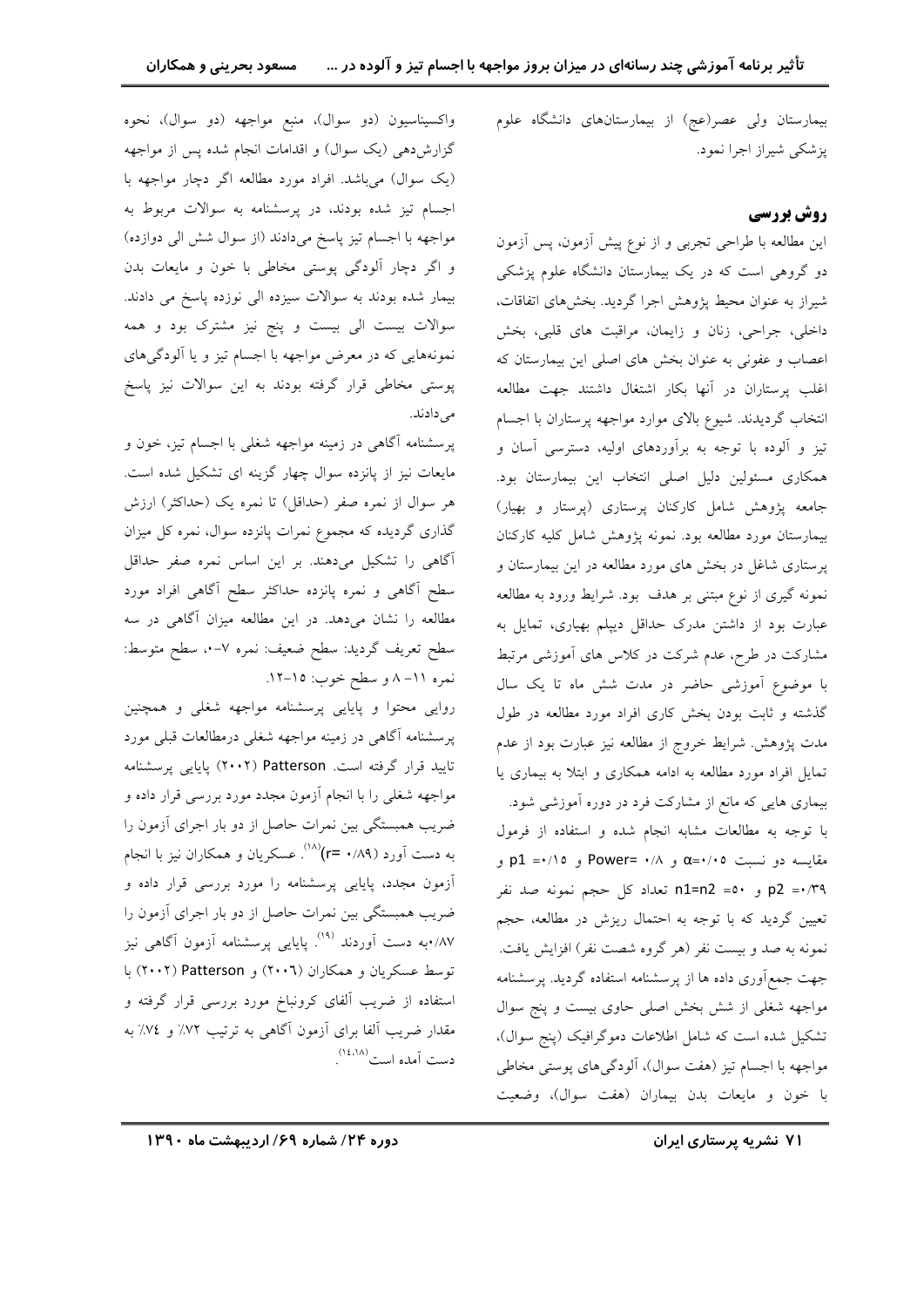در مرحله اجرایی طرح و در جلسات توجیهی، اطلاعات لازم در مورد چگونگی تکمیل پرسشنامهها به پرستاران ارائه گردید. یس از آن آزمون سنجش آگاهی برای هر دو گروه کنترل و أزمايش انجام و جهت تعيين ميزان بروز مواجهه با اجسام تيز و آلوده، پرسشنامه مواجهه شغلی در اختیار بخشهای مورد مطالعه قرار داده شد تا نمونه ها در طول چهار ماه، موارد مواجهه خود را گزارش نمایند. گروه پژوهش در این مدت به طور مرتب و در شیفت های مختلف نسبت به جمعآوری پرسشنامه ها اقدام نمود. سپس مداخله آموزشی با تاکید بر جنبه های پیشگیری، اقدامات مناسب در هنگام مواجهه با اجسام تيز و آلوده، نحوه گزارش،دهي مواجهه و اقدامات پیگیری، برای گروه آزمایش انجام شد. مدت اَموزش ده ساعت در دو هفته از ساعت هشت تا ده صبح و به صورت یک روز در میان بود. روش اجرای آموزش به صورت سخنرانی، پرسش و پاسخ، نمایش فیلم، پوستر، الگوسازی رفتار (Moderling)و .<br>نمایش عملی بود. در تهیه مطالب آموزشی سعی شد از اطلاعات به روز و از منابع معتبر علمی استفاده شود. بعد از اجرای برنامه آموزشی آزمون آگاهی برای هر دو گروه اجرا و پرسشنامه مواجهه شغلی مجددا برای مدت چهار ماه در اختیار بخش های مورد مطالعه قرار گرفت تا موارد مواجهه در مدت چهار ماه ثبت گردد.

پس از جمع أوري پرسشنامهها، داده ها با استفاده از نرم افزار SPSS نسخه ۱۱/۵ مورد تجزیه و تحلیل قرار گرفت. جهت توصيف و تحليل داده ها از درصد فراواني، ميانگين و انحراف معیار، آزمون مجذور کای، تی زوجی و تی مستقل استفاده گردید و سطح معنی داری ۰/۰۵ تعیین گردید.

# يافته ها

میانگین سنی گروه کنترل ۳۱/۲±۸/۲ سال و میانگین سنی گروه آزمایش ۹/۳ ± ۳۲/۳ سال بود. میانگین سابقه کار در گروه کنترل ۸/۷ ± ۷/۷ سال و در گروه آزمایش ۹/٦ ± ۸/٦ سال بود. ۸۲ درصد از واحدهای مورد یژوهش در گروه آزمایش و ۷۸ درصد از گروه کنترل دارای مدرک تحصیلی کارشناسی پرستاری و بقیه دارای مدرک تحصیلی دیپلم بهیاری بودند.

در ارتباط با میزان آگاهی، در گروه کنترل، قبل از آموزش نمره اًگاهی ۲۵ درصد از افراد مورد مطالعه در سطح ضعیف و ۷۵ درصد در سطح متوسط بود و هیچ یک در رده خوب قرار نداشتند. ٤٠ درصد پرستاران و بهياران گروه آزمايش نيز در سطح ضعیف و ٦٠ درصد در سطح متوسط قرار داشتند و هیچ یک در رده خوب قرار نداشتند. پس از آموزش، در گروه کنترل نمره آگاهی ۱۵ درصد از افراد مورد مطالعه در رده ضعیف و ۸۰ درصد در سطح متوسط و ۵ درصد در سطح خوب قرار داشت و درگروه آزمایش نمره آگاهی ۱۰۰ درصد نمونه ها در سطح خوب قرار داشت.

در گروه کنترل میانگین نمره آگاهی قبل از آموزش ٨/٣٠±٢/٢٧ و بعد از آموزش ٢/١٩هـ ٨/٩٨ بوده است، كه اختلاف قبل و بعد از آموزش، بر اساس آزمون تبی زوجی معنی دار نبود. در گروه آزمایش میانگین نمره آگاهی قبل از اَموزش ۲/۱۹±۰۵/۵ و بعد از اَموزش ۱٤/۱±۱ بود که اختلاف قبل و بعد از آموزش، از نظر آماری کاملا معنی دار است (P < ./..) (جدول شماره ۱).

در زمینه مواجهه شغلی با اجسام تیز، در دوره چهار ماهه قبل از آموزش، ۳۷ درصد از افراد گروه آزمایش در معرض مواجهه بودند که بعد از آموزش این میزان تقریباً ۱۷ درصد کاهش یافت. در این زمینه آزمون مجذور کای تفاوت آماری معنیداری را بعد از آموزش نسبت به قبل از آن نشان داده است ( ۱۰/۰۱ = P). قبل از آموزش ۳۰ درصد از افراد گروه کنترل مواجهه شغلی با اجسام تیز داشتند که بعد از آموزش این میزان به ۲۵ درصد کاهش یافته بود که بر اساس آزمون مجذور کای تفاوت آماری معنی داری نبوده است (0٤ /٠ = P) (جدول شماره ۲)

دوره ۲۴/ شماره ۶۹/ اردیبهشت ماه ۱۳۹۰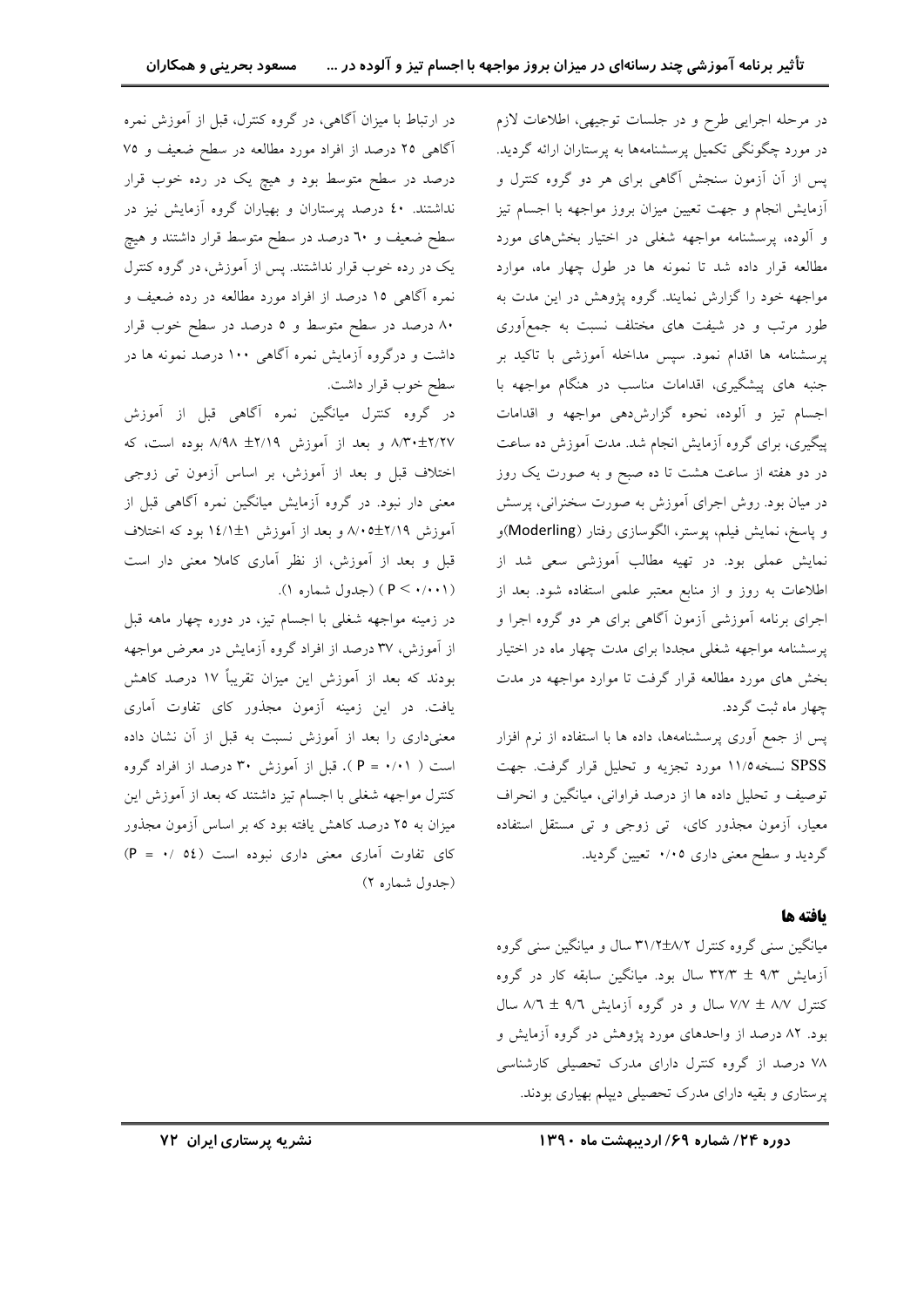| سطح معنی داری بر اساس آزمون تی | بعد از آموزش          | قبل از آموزش                                  | شانحص                      | گر و ه |
|--------------------------------|-----------------------|-----------------------------------------------|----------------------------|--------|
| زوجبي                          |                       |                                               |                            |        |
| $\cdot$                        | ٦٠                    | ٦٠                                            | تعداد                      | كنتر ل |
|                                | $A/4\lambda \pm 1/19$ | $\Lambda/\Upsilon\cdot\pm\Upsilon/\Upsilon V$ | ميانگين ± انحراف استاندارد |        |
| $\cdot/\cdot\cdot$             | ٦٠                    | ٦٠                                            | تعداد                      | ازمايش |
|                                | $12/1 \pm 1$          | $\Lambda/\cdot$ 0 $\pm$ $\Upsilon/\Omega$     | ميانگين ± انحراف استاندارد |        |

جدول شماره ۱: مقایسه میانگین نمره أگاهی قبل و بعد از اَموزش درکارکنان پرستاری بیمارستان مورد مطالعه در دو گروه کنترل و اَزمایش

جدول شماره ۲ : مقایسه میزان بروز مواجهه شغلی با اجسام تیز قبل و بعد از آموزش در گروه ازمایش و کنترل

|                                                         | بعد از أموزش              |               | قبل از أموزش |       | زمان        |        |
|---------------------------------------------------------|---------------------------|---------------|--------------|-------|-------------|--------|
| نتيجه أزمون أمارى                                       | در صد                     | تعداد         | در صد        | تعداد | ضعيت مواجهه | گروه   |
| $X^2 = \frac{1}{1} \cdot \frac{1}{1} \cdot \frac{1}{1}$ | 17/V                      | ١.            | $T\gamma V$  | ۲۲    | مواجهه      | أزمايش |
| $p = \cdot / \cdot$                                     | $\Lambda\Lambda/\Upsilon$ | $\circ \cdot$ | TV/Y         | ٣٨    | عدم مواجهه  |        |
| $X^2 = Y/Y$ ۹                                           | ۲٥                        | ۱٥            | ٣٠           | ۱۸    | مواجهه      | كنتر ل |
| $p = \cdot / \delta t$                                  | ١٧٥                       | ٤٥            | ٧٠           | ٤٢    | عدم مواجهه  |        |

جدول شماره ۳: مقایسه میزان بروز مواجهه شغلی ناشی از آلودگی های پوستی مخاطی با خون و مایعات بدن بیماران قبل و بعد از آموزش درگروه أزمايش و كنترل

|                                | بعد از أموزش   |       | قبل از أموزش                                 |       | زمان         |        |
|--------------------------------|----------------|-------|----------------------------------------------|-------|--------------|--------|
| نتيجه أزمون أمارى              | درصد           | تعداد | درصد                                         | تعداد | وضعيت مواجهه | گروه   |
| $X^2=117/T$                    | 1772           | Λ     | ٣٠                                           | ۱۸    | مواجهه       | ازمايش |
| $p = \cdot / \cdot \cdot \tau$ | $\lambda$ 1/11 | ٥٢    | ٧٠                                           | ٤٢    | عدم مواجهه   |        |
| $X^2 = Y/V$                    | ٢٠             | ۱۲    | $\mathsf{Y}\mathsf{Y}'\mathsf{Y}\mathsf{Y}'$ | ١٤    | مواجهه       |        |
| $p = \cdot 70$                 | ۸۰             | ٤٨    | VV/V                                         | ٤٦    | عدم مواجهه   | كنتر ل |

در زمینه مواجهه با خون و مایعات بدن بیماران، قبل از آموزش ۳۰ درصد از افراد گروه آزمایش مواجهه شغلی داشته اند، که بعد از آموزش این میزان به تقریباً ۱۳ درصد کاهش یافته است. در این زمینه نیز آزمون مجذور کای تفاوت آماری معنی داری را بعد از آموزش نسبت به قبل از آموزش نشان داده است (P= ٠/٠٠٢). ميزان اين مواجهه در گروه كنترل، قبل از آموزش

تقریباً ۲۳ درصد بود که بعد از آموزش به ۲۰ درصد کاهش یافت. در این گروه آزمون مجذور کای تفاوت معنی داری را بين درصد موارد مواجهه قبل و بعد از آموزش نشان نداده است ( P= ۰/٦٥) (جدول شماره ۳).

۷۳ نشریه پرستاری ایران

دوره ۲۴/ شماره ۶۹/ اردیبهشت ماه ۱۳۹۰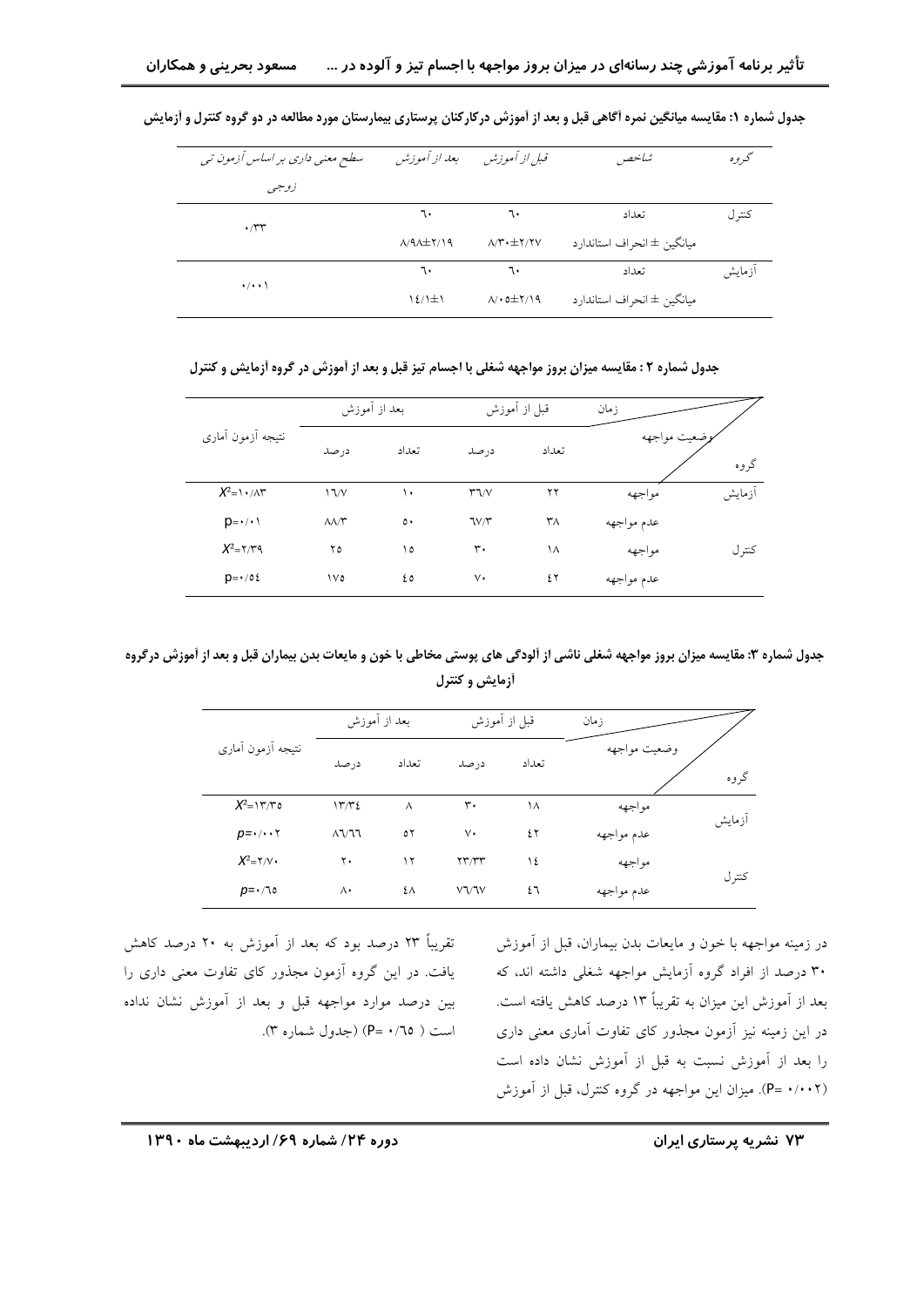# بحث و نتیجه گیری

نتايج اين مطالعه نشان مي دهد كه در گروه آزمايش، برنامه ۔<br>اَموزشی چند رسانه ای، باعث ارتقاء نمرہ اَگاهی پرستاران در ارتباط با پیشگیری و نحوه مداخله در هنگام مواجهه با اجسام تیز شده است. این نتیجه در برخی مطالعات دیگر نیز مورد تایید قرار گرفته است. در مطالعه ای شبه تجربی که در چین به منظور بررسی تاثیر یک دوره اَموزشی بر روی پنجاه پرستار شاغل در بیمارستان انجام شد میزان آگاهی و همینطور عملکرد پرستاران در ارتباط با جنبه های مختلف احتیاط های شغلی

ارتقاء یافته بود <sup>(۲۰)</sup>. ارتقاء سطح آگاه<sub>ی</sub> پرستاران به منظور پیشگیری از مواجهه شغلی با اجسام تیز و آلوده، در برخی مطالعات دیگر نیز مورد توجه قرار گرفته است <sup>(۳۱</sup>. کسب اطمینان از دانش و مهارت کافی پرستاران درباره نحوه پیشگیری از مواجهه با اجسام تیز و آلوده و نیز چگونگی مداخله در هنگام بروز مواجهه، امری حیاتی جهت کاهش میزان بروز و عواقب زیانبار آن است. البته بر اساس نتایج، در مطالعه حاضر نمرات آگاهی در گروه کنترل نیز بعد از مداخله تا حدودی افزایش یافته است. محققین معتقدند که آگاهی داشتن افراد از موضوع مطالعه به طور هوشیارانه یا غیر هوشیارانه می تواند بر عملکرد آنها تاثیر بگذارد <sup>(۲۲)</sup>. در این مطالعه نیز ممکن است آگاهی گروه کنترل از موضوع آموزش و حساس شدن آنها نسبت به موضوع مطالعه و نيز تعامل افراد گروه کنترل با پرستاران گروه آزمایش باعث ارتقاء سطح آگاهی ۔<br>آنها شده باشد. در مطالعهای که در شیراز به منظور بررسی تاثیر آموزش بر میزان آگاهی و مشارکت افراد در معرض خطر ابتلا به سرطان کولورکتال انجام شد علاوه بر گروه آزمایش که <mark>آموزش دیده بودند، سطح آگاهی گروه کنترل که در معرض</mark> آموزش قرار نگرفته بودند نيز افزايش يافت. در آن مطالعه نتیجه گیری شده است که افزایش میزان آگاهی گروه کنترل، ممکن است به دلیل تعامل افراد با یکدیگر و یکسری عوامل ناشناخته مانند آموزش های خاص رادیو، تلویزیون و رسانههای گروهی باشد <sup>(۲۳)</sup>.

نتايج اين مطالعه همچنين نشان داد كه پس از آموزش، ميزان بروز مواجهه شغلی پرستاران با اجسام تیز و آلودگیهای پوستی مخاطی با خون و مایعات بیماران درگروه آزمایش کاهش یافته است. مطالعات انجام گرفته در خصوص موضوع مواجهه شغلی کارکنان پرستاری با اجسام تیز و اَلوده عمدتاً از نوع بررسی های اپیدمیولوژیک است و مروری بر مطالعات انجام گرفته نشان دهنده تعداد بسیار اندک مطالعات مداخلهای است. در همین زمینه وانگ و همکارانش (۲۰۰۳) با طراحی مطالعهای شبه تجربی و دو گروهی، که به صورت پیش آزمون – پس آزمون و به منظور بررسی تاثیر یک برنامه آموزشی در پیشگیری از مواجهه شغلی ناشی از اجسام تیز و الودگی های پوستی مخاطی با خون و مایعات بیماران در ۱۰٦ دانشجوی پرستاری انجام دادند، به این نتیجه رسیدند که برگزاری دورههای آموزشی سازمان یافته میتواند علاوه بر افزایش آگاهی نمونهها، رفتارهای بهداشتی آنها را نیز در پیشگیری و مواجهه با اجسام تیز و آلودگیهای پوستی مخاطی بهبود بخشد و از این طریق موجب کاهش میزان بروز مواجهه شغلی با این عوامل شود. . چنانکه در آن مطالعه نیز میزان بروز مواجهه با اجسام تیز و آلودگی های پوستی مخاطی با خون و مایعات ، پس از مداخله آموزشی در گروه آزمایش بطور معنی داری کاهش یافت (۰/۰۵) (۲<sup>٤)</sup>. همچنین در مطالعه ای شبه تجربی در تایوان، پس از اجرای پیشآزمون، ۱۰۷ نفر از پرستاران در یک برنامه آموزشی شرکت کرده و به مدت چهار ماه از نظر میزان بروز مواجهه شغلی با اجسام تیز مورد پیگیری قرار گرفتند. نتایج این مطالعه نشان داد که میزان بروز مواجهه شغلی با اجسام تیز از حدود ٥٧ درصد به ٢٤ درصد كاهش يافته بود (۲۵).

بنظر مى رسد دليل ميزان نسبتا زياد موارد مواجهه شغلى با اجسام تیز و آلوده در پرستاران در کشور، علاوه بر کمبود وسایل و ابزار های حمایتی نظیر دستکش و عینک محافظ و نبود تجهیزات پیشرفته تزریق که مانع از آسیب کارکنان پرستاری می شود، تا حدی نیز به برخی عادات غلط که به صورت فرهنگ درآمده است مربوط باشد. محققین در این مطالعه به دفعات شاهد عدم رعايت اقدامات پيشگيرانه و

دوره ۲۴/ شماره ۶۹/ اردیبهشت ماه ۱۳۹۰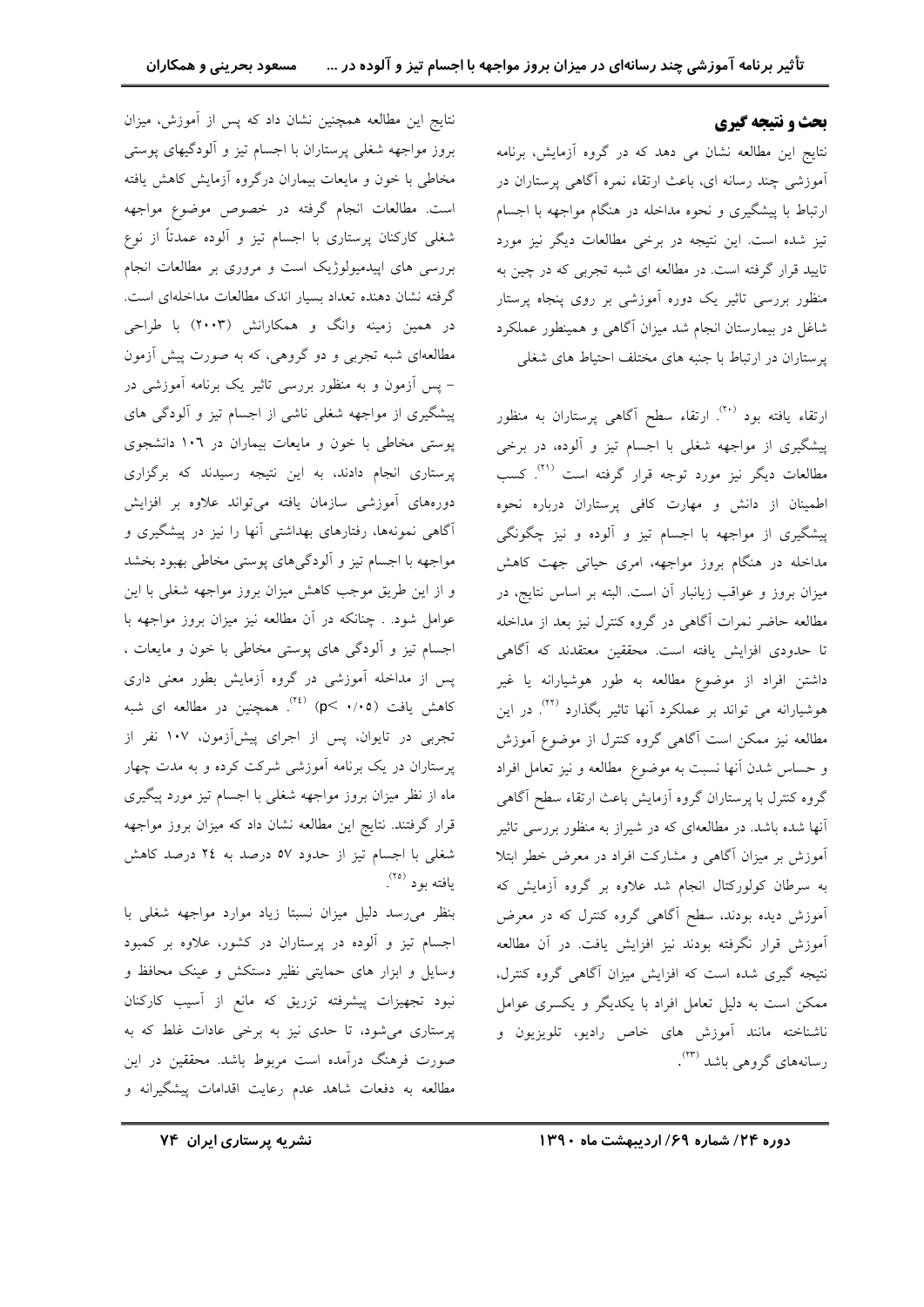احتیاطی از جانب کارکنان پرستاری بودند که جهت اصلاح ۔<br>اُنھا راھی جز اَموزش ھای مداوم و نظارت دقیق مدیران به منظور اصلاح این فرهنگ غلط وجود ندارد.

این پژوهش دارای محدودیت هایی نیز بود، از جمله اینکه، این مطالعه فقط بر روی یرستاران یک بیمارستان انجام شده است و نمونه ها نماینده همه جامعه پرستاری نمی باشند و نمی توان نتایج آن را به دیگر پرستاران تعمیم داد. همچنین ممکن است در نتیجه تعامل پرستاران دو گروه آزمایش و کنترل، نتایج تحت تاثیر قرار گرفته باشد که خارج از کنترل پژوهشگران بوده است. علاوه بر این، در این مطالعه، میزان بروز مواجهه شغلی با اجسام تیز و آلوده به مدت چهار ماه پیگیری گردید که در آینده و در مطالعات بعدی ارزیابی ها و پی گیریهای بلند مدت تر می تواند مورد توجه قرار گیرد.

نتايج اين مطالعه نشان داد كه عليرغم كوشش هاى انجام گرفته توسط مسئولین، هنوز میزان بروز مواجهه شغلی در پرستاران بيمارستان مورد مطالعه نسبتا بالاست. نتايج مداخلات صورت گرفته در گروه آزمایش نشان می دهد که با طراحی برنامه های آموزش مدون مداوم و ارتقاء آگاهی کارکنان پرستاری، میزان بروز مواجهه در آنان کاهش می یابد. به همین دلیل برگزاری .<br>مداوع کلاسهای آموزشی در خصوص مواجهه شغلی ناشی از

اجسام تیز و آلوده با تاکید بر احتیاط همه جانبه برای کارکنان یرستاری و نیز ارائه آموزش های مربوط به احتیاطهای استاندارد در دوره کارشناسی حتی الامکان در قالب واحد درسی مجزا می تواند مورد توجه برنامه ریزان قرار گیرد.

همچنین پیشنهاد می گردد با انجام مطالعات بیشتر، بخصوص مطالعات مداخله ای، سایر روش های موثر جهت کاهش بروز مواجهه شغلی با اجسام و مواد آلوده شناسایی گردد. بدین منظور مقایسه دو یا چند روش آموزشی و بررسی تاثیر آن بر میزان بروز مواجهه می تواند مورد مطالعه قرار گیرد. همچنین پیشنهاد می گردد با انجام مطالعات گسترده تر دلایل و عوامل شیوع بالای مواجهه شغلی کارکنان پرستاری در کشور ایران شناسایی و برای حل این معضل خطرناک راه حل ارائه گردد.

# تقدير وتشكر

یژوهشگران از معاونت محترم یژوهشی دانشگاه علوم یزشکی شیراز، ریاست محترم بیمارستان، کارکنان پرستاری و مدیر خدمات پرستاری و مامایی، همچنین سوپروایزور آموزشی و کنترل عفونت صمیمانه تقدیر و تشکر می نمایند.

1. Shiao J, Guo L, McLaws ML. Estimation of the risk of bloodborne pathogens to health care workers after a needlestick injury in Taiwan. Am J Infect Control. 2002 Feb;30(1):15-20.

2. Denis MA, Ecochard R, Bernadet A, Forissier MF, Porst JM, Robert O, et al. Risk of occupational blood exposure in a cohort of 24,000 hospital healthcare workers: position and environment analysis over three years. J Occup Environ Med. 2003 Mar;45(3):283-8.

3. Trim JC, Elliott TS. A review of sharps injuries and preventative strategies. J Hosp Infect. 2003 Apr;53(4):237-42.

4. Wilburn SQ. Needle sticks and sharps injury prevention. Online J Issuse Nurs 2004; 9(3):5.

5. Povolny KE. Needle sticks. The ugly truth.  $Rn$ . 1997 Jun; 60(6):41-3.

6. Pruss-Ustun A, Rapiti E, Hutin Y. Estimation of the global burden of disease attributable to contaminated sharps injuries among health-care workers. Am J Ind Med. 2005 Dec; 48(6):482-90.

7. Kermode M, Jolley D, Langkham B, Thomas MS, Crofts N. Occupational exposure to blood and risk of bloodborne virus infection among health care workers in rural north Indian health care settings.  $Am\,J$ Infect Control. 2005 Feb: 33(1):34-41.

8. Nikpour B, Kebriaei A, Karbasian RM. [A survey on incidence of hospital accident in Isfahan]. Tabibe- Shargh J Zahedan Univ Med Sci health serv 2001; 3(1): 29-34. Persian

9. Nash GF, Goon P. Current attitudes to surgical needlestick injuries. Ann R Coll Surg Engl. 2000 Jul; 82(7 Suppl):236-7.

فهرست مناتع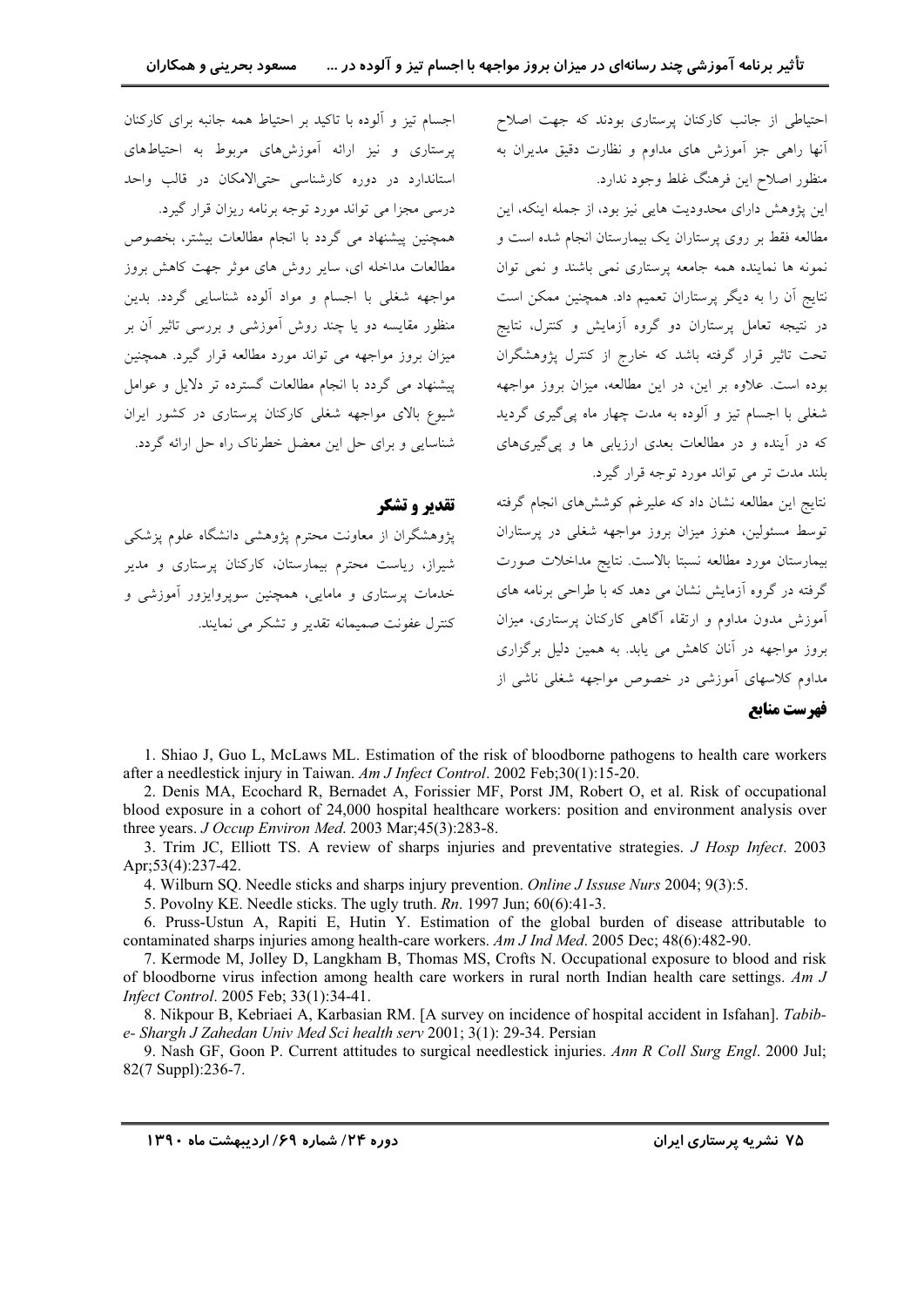10. Stringer B, Haines T, Goldsmith CH, Blythe J, Berguer R, Andersen J, et al. Hands-free technique in the operating room: reduction in body fluid exposure and the value of a training video. *Public Health Rep*. 2009 Jul-Aug;124 Suppl 1:169-79.

11. Haiduven DJ, Simpkins SM, Phillips ES, Stevens DA. A survey of percutaneous/ mucocutaneous injury reporting in a public teaching hospital. J Hos Infect 1999;  $41(2):151-4$ .

12. Hosoglu S, Celen MK, Akalin S, Geyik MF, Soyoral Y, Kara IH. Transmission of hepatitis C by blood splash into conjunctiva in a nurse. *Am J Infect Control*. 2003 Dec;31(8):502-4.

13. Memish ZA, Almuneef M, Dillon J. Epidemiology of needle stick and sharps injuries in a tertiary care center in Saudi Arabia. *Am J Infect Control* 2002; 30(4):234-41.

14. Askarian M, Malekmakan L. The prevalence of needle stick injuries in medical, dental, nursing and midwifery students at the university teaching hospitals of Shiraz, Iran*. Indian J Med Sci* 2006; 60(6): 227-32.

15. Nazmieh H, Najaf-Yarandi A, Janmohammadi S, Hosseini F*.* [Assessment of the injuries caused by sharp instruments in the health workers of university hospitals, in Yazd]. *IJN*. 2005; 18 (43): 50-60. Persian

16. Aghadoost D, Haji jafari M , Ziloochi MH, Tabatabaei B, Dalirian A. [Occupational exposure to blood in the staff of educational-medical centers of Kashan University of Medical Sciences in 2005]. *FEYZ*, 2007; 10(4): 59-64. Persian

17. Vahedi MS, Ahsan B, Ardalan M, Shahsavari S. [Prevalence and causes of needle stick injuries in medical personnels of Kurdistan University's hospitals and dealing with such injuries due to contaminated sharp tools in 1383]. *Sci J Kurdistan Univ Med Sci* 2006; 11(2): 43-50. Persian

18. Patterson J, Novak C, Makinson S. Needle stick injuries among medical students. Am J Infect Control.2002; 31: 226 -35.

19. Askarian M, Shaghaghian S, McLaws M.L. Needle stick injuries among nurses of Fars province, Iran. *Am J Infec Control* 2007; 17(12): 988-92.

20. Huang J, Jiang D, Wang X, Liu Y, Fennie K, Burgess J, et al. Changing knowledge, behavior, and practice related to universal precautions among hospital nurses in China. *J Countin Educ Nurs* 2002; 33(5): 217-24.

21. Whitby RM, McLaws ML. Hollow- bore needle stick injuries in a tertiary teaching hospital: epidemiology, education and engineering. *Med J Aust* 2002; 77(8): 405-6.

22. Day T, wainwright S, Wilson- Barnett. An evaluation of a teaching intervention to improve the practice of endotracheal suctioning in intensive care units. *J Adv Nurs* 2001; 10:682-96.

23. Roozitalab M, Moattari M, Gholamzadeh S, Saber Firoozi M, Zare N. [The effect of health belief on participation of the official administrative personnel in colonorectal cancer screening program at Shiraz University of Medical Sciences]. *Govaresh J* 2008; 13(1): 19-24. Persian

24. Wang H, Fennie K, Burgess J, Williams AB. A training program for prevention of occupational exposure to bl00d borne pathogens: impact on knowledge, behavior and incidence of needle stick injuries among student nurses in Changsha, people's Republic of China. *J Adv Nurs* 2003;41(2):187-94.

25. Yang Y.H, Liou S.H, Chen C.J, Yang CY, Wang CL, Chen CY, et al. The effectiveness of a training program on reducing needle stick injuries/ sharp object injuries among soon graduate vocational nursing school students in southern Taiwan. *J Occup Health* 2007; 49: 424-9.